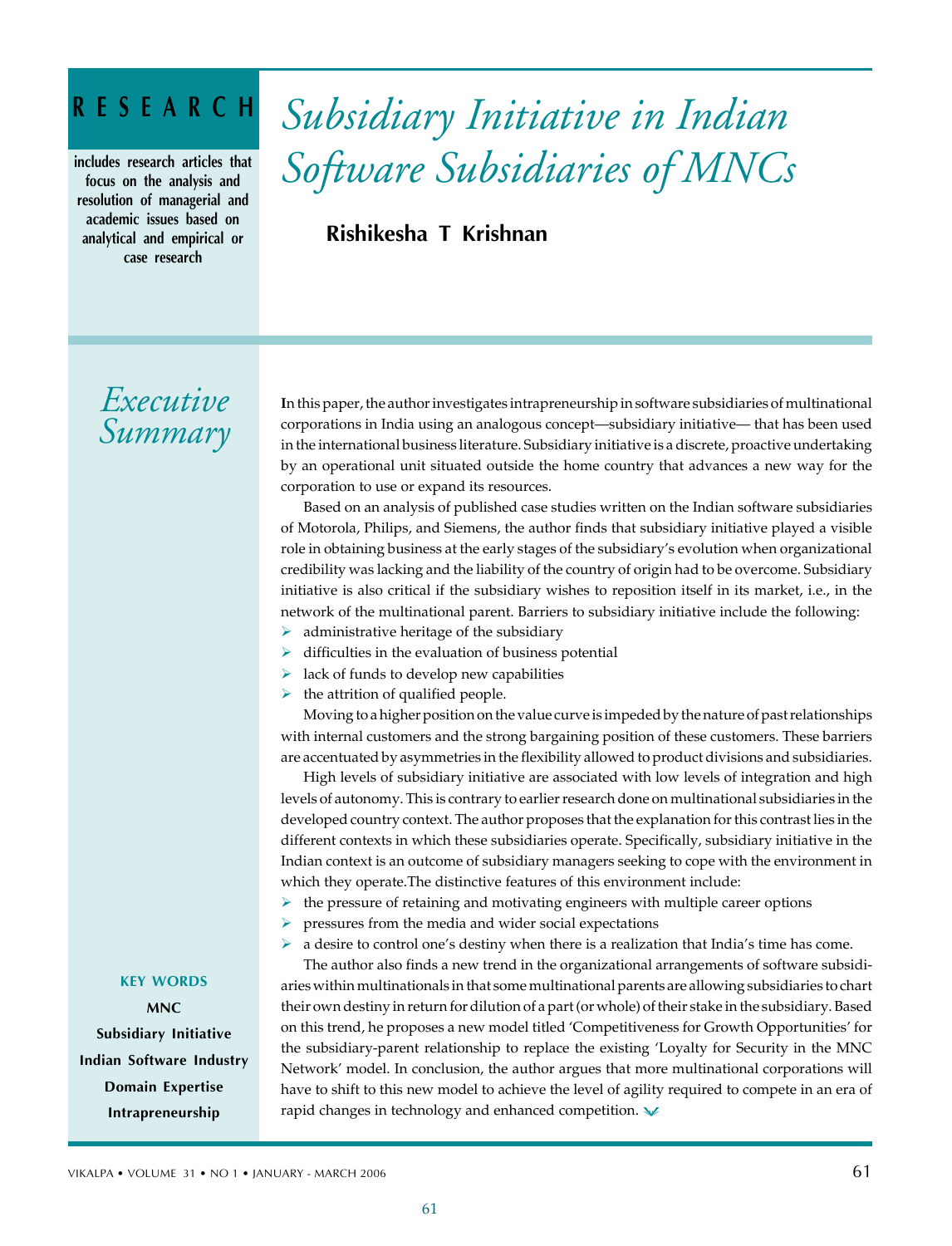I ust as entrepreneurs pioneer new business models<br>and drive economic growth, individuals within cor-<br>porations may lead initiatives for renewal and growth<br>even though they are not specifically mandated to do ust as entrepreneurs pioneer new business models and drive economic growth, individuals within corporations may lead initiatives for renewal and growth so. Such 'intrapreneurs' (Pinchot, 1978; 1985) may exist across corporations. One interesting context in which intrapreneurship can be studied is the subsidiary of the multinational corporation (MNC). In this paper, we explore the nature of such intrapreneurship using the analogous concept of 'subsidiary initiative' (Birkinshaw, 1997) — a "discrete, proactive undertaking that advances a new way for the corporation to use or expand its resources" (Kanter, 1982; Miller, 1983) undertaken by an "operational unit controlled by the MNC and situated outside the home country" (Birkinshaw, 1997).

# **BACKGROUND AND OBJECTIVES OF THE STUDY**

As the *raison d'etre* of the MNC has shifted from the exploitation of brands or technologies developed in its home country (Vernon, 1966) to the benefits of a distributed global network (Ghoshal and Bartlett, 1991), the role of the multinational subsidiary has become more dynamic and has attracted the interest of management scholars (Bartlett and Ghoshal, 1986; Birkinshaw, 1997; contributions by different authors in Birkinshaw and Hood, 1998a; Birkinshaw and Hood, 1998b; Birkinshaw, Hood and Jonsson, 1998; Taggart, 1998).

While the setting up of a subsidiary is a conscious choice, the role of the subsidiary can be explained from three different conceptual perspectives (Birkinshaw and Hood, 1998b). The first perspective, home office assignment, suggests that the subsidiary is an extension of corporate strategy and exists to perform a mandate set for it by the parent. This is consistent with conventional notions of international business such as the Product Cycle Theory (Vernon, 1966). In this perspective, subsidiaries would first be set up in developed markets outside the home country so as to meet the increasing demand in these markets (Stage 2 of the Product Cycle) and later (Stage 3) in developing countries when the product is mature and the lower labour costs of developing countries would enhance competitiveness. The roles of the subsidiaries would correspond to this logic. The second perspective, subsidiary choice, is based on the strategic choice argument of Child (1972) and indicates that the role played by the subsidiary is shaped by the choices and actions of the subsidiary. The third

perspective, environmental determinism, attributes the role of the subsidiary to environmental factors such as pressures of the host country and the resources in the subsidiary's environment.

Though no comprehensive tests of these different perspectives are reported in the literature, a meta-analysis of research studies and case descriptions suggests that subsidiary roles evolve over time subject to the influence of the organizational context (e.g., the administrative heritage of the corporation and its subsidiaries, the degree of autonomy allowed to the subsidiary, the extent to which the subsidiary is integrated with the rest of the multinational network, etc.) and environmental factors (such as the degree of customization needed in local markets, the 'quality' of the national diamond in which the subsidiary is located, and the attitude of the host country government towards foreign investment and MNCs).

In the case of the entry of Kentucky Fried Chicken (KFC) into the Japanese market (Bartlett and Rangan, 1992), an entrepreneurial subsidiary manager was given considerable leeway to make changes in the menu and format so as to facilitate entry into a culturally different yet financially important market. Yet, at a later stage, the same subsidiary was under pressure to narrow its deviations from KFC's global formats so as to ensure a more consistent global eating experience. In the case of Richardson Hindustan Ltd. (RHL), an Indian subsidiary of Richardson Vicks Inc., the parent company was willing to consider proposals from the RHL management for investment in research into local herbal cures so as to improve its image with the Indian government as well as pursue the possibility of local tax benefits (Aguilar, 1986). In the case of Canadian subsidiaries of multinationals, Birkinshaw (1997) has shown that the nature of subsidiary initiative is related to the organizational context — initiatives by the subsidiary in the internal market of the multinational were linked to higher levels of integration and lower levels of autonomy while initiatives in the global market were linked to lower levels of integration and higher levels of autonomy.

The literature also suggests that the degrees of freedom available to a subsidiary are a function of the subsidiary's track record and the track record of the top management of the subsidiary. Thus, at RHL (Aguilar, 1986), another proposal to manufacture an intermediate product for global use by the parent was looked at by the corporate headquarters with some skepticism in the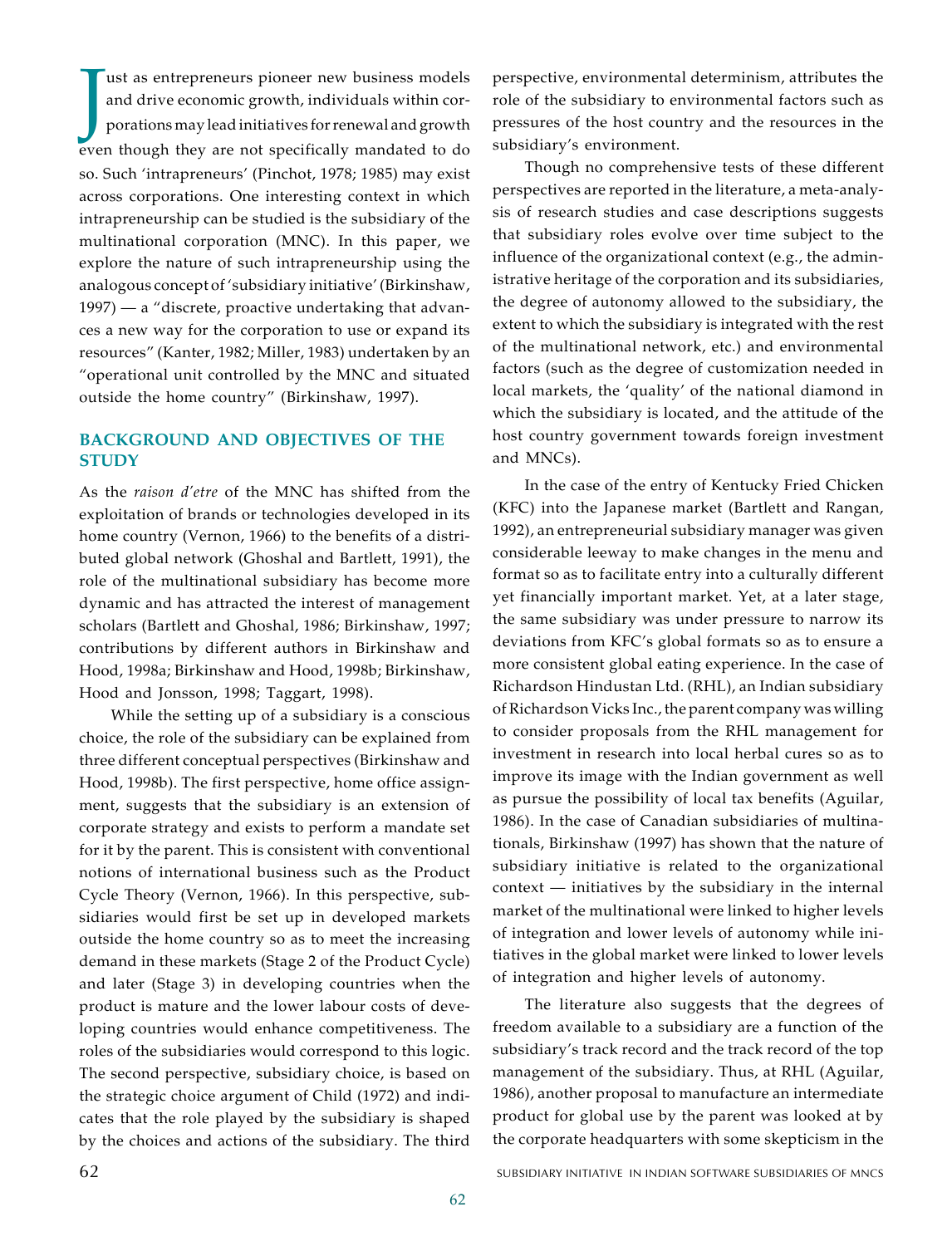face of an earlier failure to scale up on a manufacturing investment though, at the same time, the parent was not averse to considering proposals from RHL in view of the fine performance record of its manager, Gurcharan Das.

All the empirical studies in this area are based on subsidiaries in the developed world as are most of the cases (with a few exceptions such as the RHL case cited above). Further, most of the research in this area has looked at manufacturing or 'integrated' subsidiaries and their well-established challenges of balancing local responsiveness with the efficiencies of scale and integration (Bartlett and Ghoshal, 1989). Recent years have seen a large increase in foreign direct investment by MNCs in developing countries, particularly in India and China. In the case of India, the software industry has been a prominent recipient of such investment. The successful evolution of the Indian software industry has been globally acknowledged as a case of successful industrial development by a developing country in a knowledgeintensive field (Arora, *et al*., 2001; Arora and Athreye, 2002; Krishnan, 2003). Though this development was not driven by multinational subsidiaries (which currently account for 25-30% of software exports from India), these companies have played an important role in building India's brand image in software, setting quality standards, developing local capabilities, and pioneering new business models such as offshore development (Patibandla and Petersen, 2002; Krishnan, 2003).

The objective of this paper is to explore the intrapreneurial initiative and strategic choice in the case of multinational software subsidiaries in India. This exploration offers the potential of interesting insights because of some features of the software work undertaken by these companies. Firstly, the most common explanation for multinational investment in Indian software subsidiaries is the cost advantage associated with the lower labour cost of software programmers in India. To optimize this benefit, rationality would suggest tight coupling of the Indian software subsidiary to the operations of the parent corporation and little room for subsidiary initiative. Secondly, in most cases, the software development activity in India is externally focused — it is to augment the research and development and commercial activities of the multinational for the global market rather than to address an Indian market opportunity. This would only reiterate the rationale for tight integration and a reduced role for subsidiary initiative. Thirdly, the Government of India has played a benign role in the

development of the software industry and has placed few demands on it and, therefore, there is hardly any need to shape the subsidiary's activities to local government requirements or pressures. These arguments suggest that there would be little reason for subsidiary initiative and hence a limited strategic role for the subsidiary management. This study seeks to explore whether this is actually the case. If, contrary to expectations, there is a role for subsidiary initiative, how and why does it arise? And what, in that case, are the strategic choices that the subsidiary management makes?

## **METHODOLOGY**

This study is exploratory in nature and seeks to understand a complex phenomenon in a previously underinvestigated context. Given the nature of the study, existing case descriptions of multinational software subsidiaries in India offer a useful starting point. Though these cases may not have been explicitly written to explore the issues we have listed above, they provide rich material on which further in-depth studies can be based. The use of these cases has both advantages and disadvantages. Since the cases were not intended to focus on these research questions, the interviews with company respondents may not have been biased in any particular way *vis-à-vis* these questions. However, the main drawback is that we may have to speculate or read between the lines more than in the typical case-based research.

Fortuitously, rich cases are available on the Indian software subsidiaries of three prominent multinationals. The first one on Motorola India Electronics Limited (Ramachandran and Dikshit, 2002), hereafter referred to as MIEL, describes the evolution and management challenges faced by Motorola's Indian software subsidiary from its inception in 1991 till 2002. MIEL has a distinctive position in the history of the Indian software industry because it was the first organization in India to be rated at Level 5 on the Software Engineering Institute's Capability Maturity Model (SEI-CMM). This constituted a landmark in the evolution of quality standards in the Indian software industry and was subsequently emulated by other Indian and foreign-owned software companies in India resulting in the country claiming the largest number of companies at that level in the world. The second case by Ramachandran and Raghavan (2003) describes the growth of Philips' software subsidiary in India, hereafter referred to as PSC, from its inception in 1996 till 2003. The third case written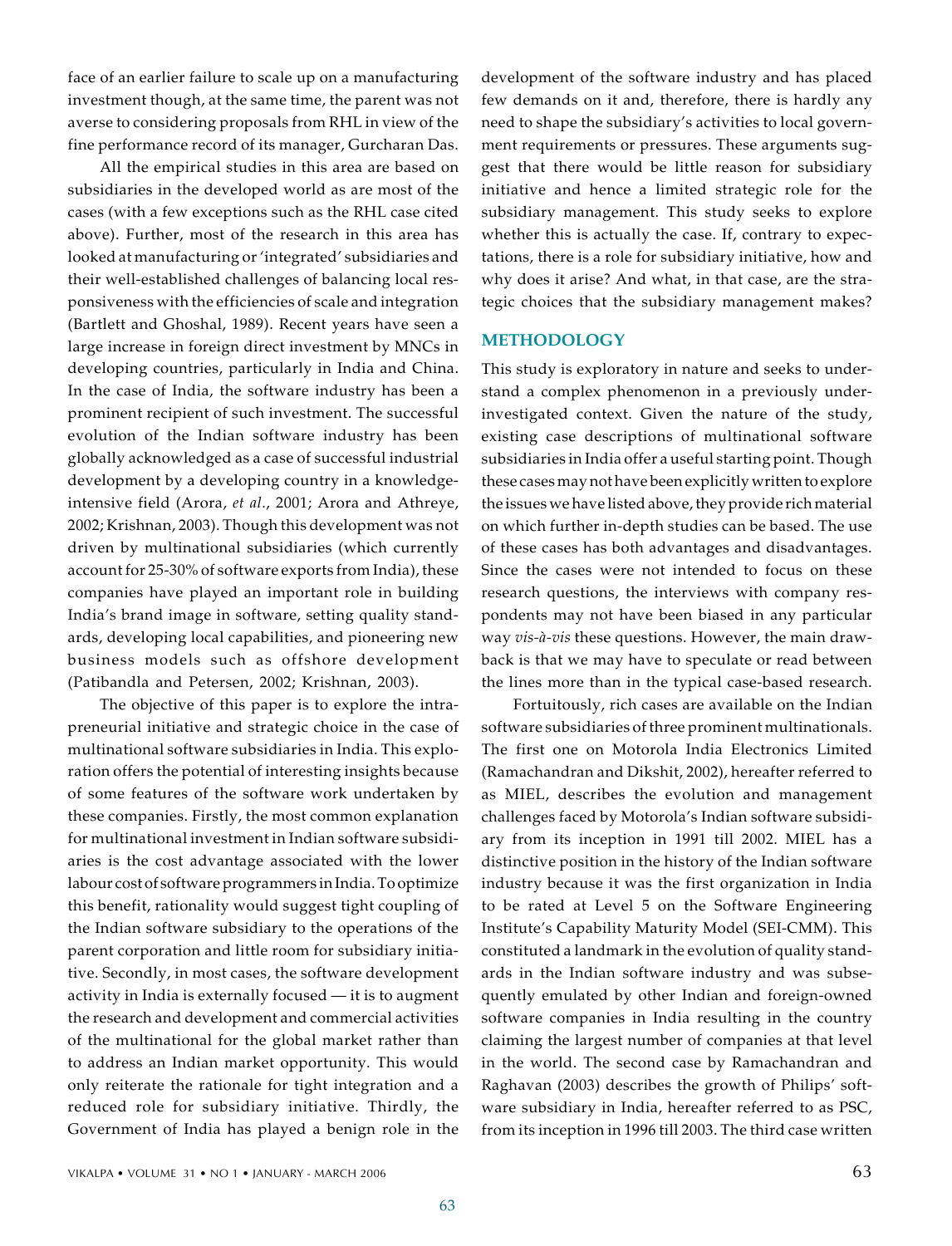by Thomke and Nimgade (2002a and 2002b) describes the evolution of the Indian software subsidiary (Siemens RDC India) of the Siemens Information and Communication Network (ICN) between its inception in 1994 and the year 2000.

In later sections, we also bring in some insights from our consulting experience with the multinational software subsidiary of a large MNC in the information technology industry and published reports on two other prominent companies, Hughes Software Systems and Iflex Solutions.

# **FINDINGS FROM THE CASES<sup>1</sup>**

#### **Reasons for Founding**

In the early 1990s, software was becoming increasingly important to Motorola's business. The corporate management was dissatisfied with the mindset of the existing software groups within Motorola's product sectors and felt the need to establish new quality standards for software. The top management, therefore, decided to adopt a 'clean-sheet' approach and set up a 'processoriented entity outside the core Motorola organization.'

PSC was founded in 1996 as a result of shortage of qualified software people in Europe (particularly in their home country, Holland) and the growing software intensity of products. PSC was not really a corporate initiative but was driven by individual businesses, primarily by the Consumer Electronics business, though the other businesses got involved subsequently.

The Siemens RDC India was set up to "at least partly avail of inexpensive (at 20% of the German labour costs) and readily available English-speaking software specialists."

#### *Finding*

Increasing software intensity of their products, shortage of resources (both internally and in the geographies where they are based), and dissatisfaction with existing capabilities induced these companies to set up software subsidiaries in India where software professionals were available at low cost.

### **Is There Evidence of Subsidiary Initiative?**

In the case of MIEL, the broad role of the subsidiary was defined by the corporate office but its translation into

practice was left to subsidiary management. A senior member of the Corporate Research Staff was assigned to head MIEL. The initial focus was only on getting the right team (consisting of people with a positive attitude to experimentation and learning) and quality processes in place. MIEL did not pursue business from Motorola product divisions until the subsidiary head was convinced that they had their quality processes in place. MIEL was set up as a profit centre with "complete freedom to partner with any of the product sectors within Motorola to grow its business" but this did not ensure that projects came their way. MIEL had to struggle to get projects; and, the initial projects came thanks to the intrapreneurship of managers of Indian origin in Motorola Product Divisions who were willing to try out MIEL.

At a later stage, when MIEL was seven years old, the then subsidiary manager proposed a new business model whereby only one-third of the revenue would come from traditional service projects and the remaining two-thirds would be generated from products and solutions. He presented this vision at a Global Software Group Managers' Workshop in the summer of 1998 and obtained approval. To facilitate this transition, he set up systems engineering and business development groups, a senior management forum to consider business proposals, and decided to outsource the less challenging work.

In the case of PSC as well, the projects did not come on a platter. The local management had to take substantial intrapreneurial initiatives to do a lot of selling and also take some risks to get the projects. For example, one of the first big breaks for PSC was the development of user interface software for colour TVs. The internal customer in Europe was unable to commit to an openended time-and-material contract due to budgetary constraints. PSC was not supposed to take up fixed price contracts because it did not have any mechanism to cover losses in case its estimation turned out to be wrong. But given that this opportunity would enable PSC to establish credibility as a key player and enter the 'organization's mind,' Nagarajan (consumer electronics lab head) convinced the CTO of CE to underwrite the losses, if there were any. He then formed a team consisting largely of fresh engineers from universities to undertake the project.

### *Findings*

Subsidiary initiative played a visible role in obtaining business at the early stages when the liability

<sup>&</sup>lt;sup>1</sup> The findings here are from the cases on MIEL (Ramachandran and Dikshit, 2002), PSC (Ramachandran and Raghavan, 2003), and Siemens RDC India (Thomke and Nimgade, 2002a and 2002b).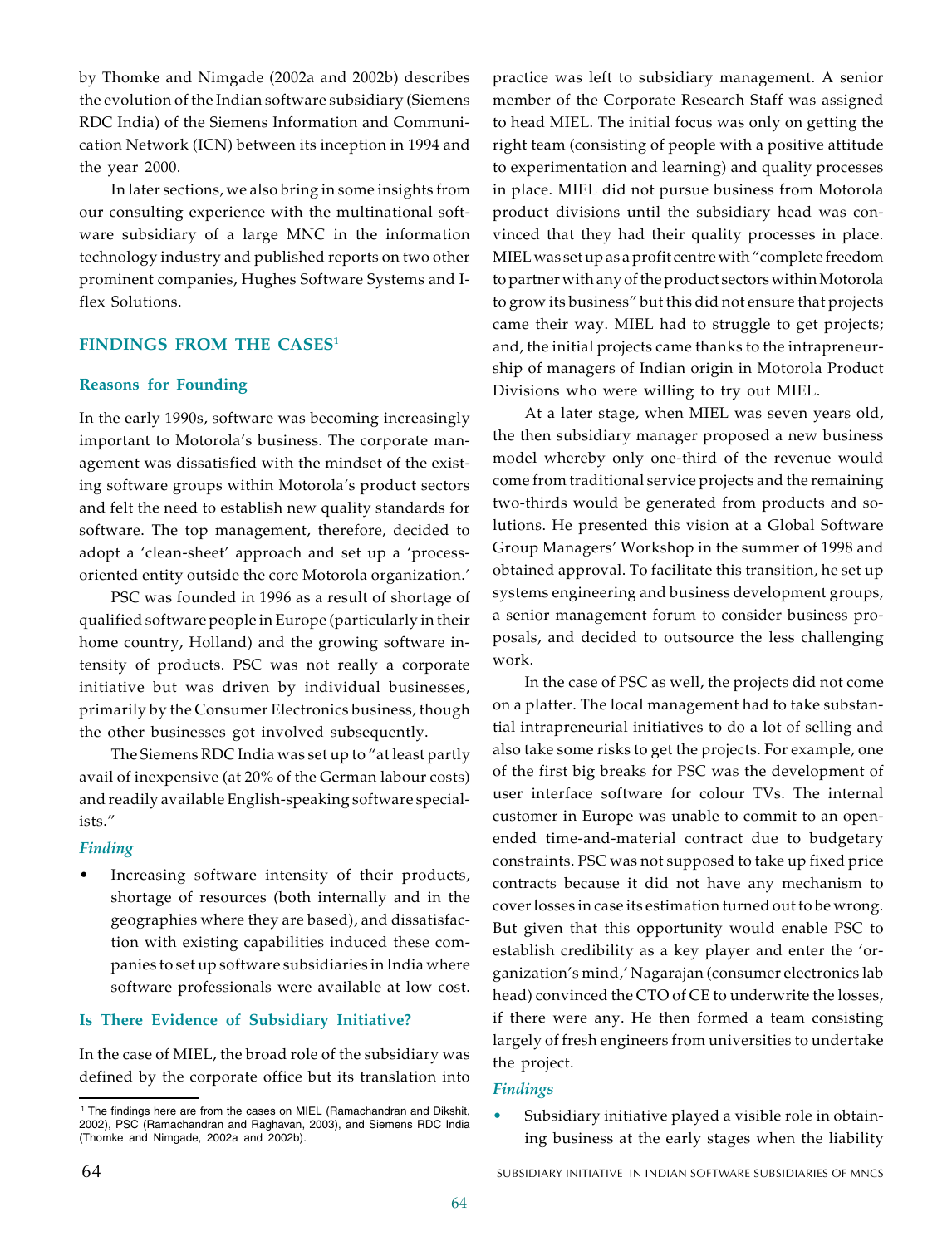of country of origin had to be overcome and organizational credibility built.

• Subsidiary initiative is also critical if the subsidiary wishes to reposition itself in the multinational network.

#### **Motivation for Subsidiary Initiative**

The 1998 attempt to move MIEL away from service project-based work was justified by the MIEL management on the basis of a need to leverage domain expertise and intrapreneurial initiative and to provide excitement and challenge to MIEL professionals. This initiative was led by an Indian, then newly appointed as subsidiary manager, who had been with MIEL since its inception and was keen to take MIEL to a new level.

By 2003, the PSC management was concerned about the rising costs and the narrowing of the differential between development costs in India and elsewhere. It was also conscious of the emergence of other locations that possibly offered lower costs. It was keen to create a distinctive position for PSC as an Innovation Centre within Philips. The PSC case quotes a PSC manager: "We want to be a highly valued partner….. It is not our customers' wish to have us as a partner but our wish to be one."

In the case of the Siemens RDC India, the case quotes a local manager: "We would like to climb the value chain to work with customers, create growth and career opportunities, and start charting our own destiny."

# *Findings*

- In the early stages, as indicated earlier, survival and growth were the main drivers of subsidiary initiative.
- In the later stages, subsidiary initiative was driven by (a) perceived pressures to ensure that the value created by the subsidiary exceeded (rising) manpower costs, (b) the aspirations of managers, and (c) the need to retain people.

# **Factors Influencing Subsidiary Initiative**

MIEL's success led Motorola to establish software development centres in other locations. The company's software development processes were transferred to these new centres often by personnel from MIEL. Managers from MIEL were also deputed to head some of the other centres. In 1997, these centres were integrated together into a Global Software Group (GSG) which took upon itself the task of marketing the software activities of

different centres to the Motorola Product Divisions and allocating projects to different software development centres. The rationale for this was to ensure equitable allocation of work to different centres. Though this could have become a constraint to MIEL's efforts to go up the value curve, it strengthened the resolve of MIEL's management to differentiate itself from the others and be 'first among equals.'

As described earlier, the 1998 strategic shift of MIEL necessitated the creation of systems engineering and business development groups. The case indicates that it was difficult to get experienced engineers to move from traditional operational and project execution roles to the systems engineering group because of a perception that delivery of projects was what counted in the organization. The business development group tended to get overwhelmed by the number of proposals it received as well as by the arguments of the technical staff who made the proposals. The MIEL case does not indicate the source of funding for these systems engineering and business development activities.

MIEL's 1998 initiative to move the business model away from service projects to products and solutions met with only partial success. Out of five new initiatives pursued, three failed to get commercialized. For the two initiatives that received business buy-in, it was unable to realize more than the compensation for its time and effort in headcount terms, i.e., it was unable to appropriate any of the value it had created for the product divisions beyond the costs it had incurred.

While MIEL itself sub-contracted some repetitive tasks to other local companies, the parent company divisions also directly contracted with third-party software companies. MIEL found that it was actually forced to compete with companies to which it had itself subcontracted projects earlier. At the same time, however, it did not have the freedom to pursue business outside the Motorola network.

PSC's biggest challenge in its six-year history was the retention of talent within the organization. Its high rates of attrition influenced the decision of the parent company to set up a software centre in Hungary in 1999 (though this centre was subsequently closed following the post-2001 downturn). The managers in the parent businesses believed that people at PSC did not have enough domain expertise and did not stay long enough in the company to develop it. They felt that because of this lack of domain expertise, they had to constantly give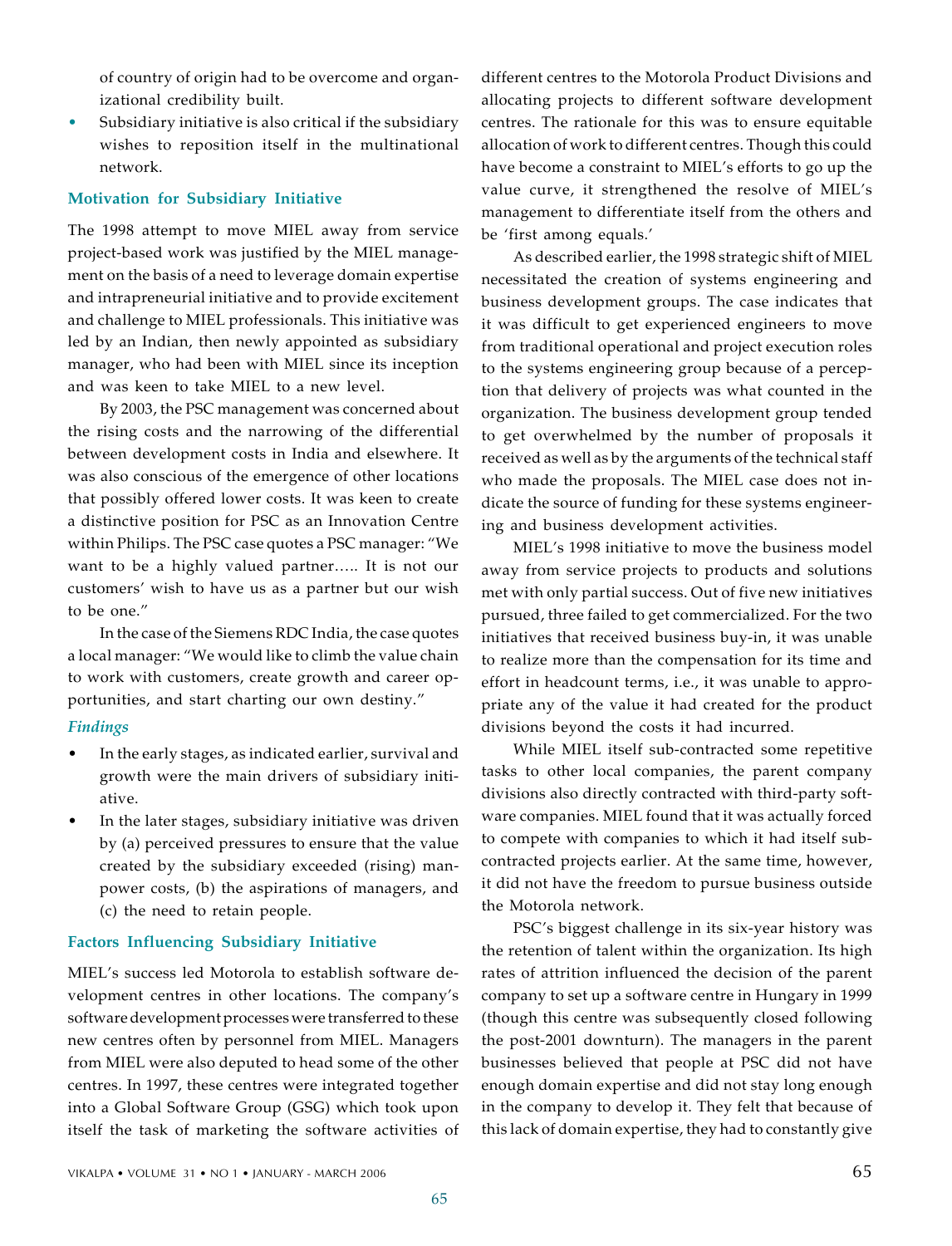more detailed specifications and requirements than would be otherwise necessary.

PSC created a management tool to track its progress on the value curve by identifying the location of each project on a customer needs hierarchy. This five-stage chart enabled the management to see how the subsidiary was progressing on this dimension. However, the case does not provide any information as to the progress made by the subsidiary in ascending the value curve.

In the case of Siemens RDC India, the ICN management was reluctant to shift more complex work to India because of the lack of domain competence and testing infrastructure in India. Also, though Siemens RDC India had established itself for enthusiastic execution of projects by young engineers, the ICN managers were concerned with high attrition rates which, in turn, impeded the accumulation of domain-specific knowledge in the Siemens RDC India. At the same time, engineers at Siemens RDC India were charged up with intrapreneurial zeal and were excited to work on dream projects that would "involve 'leading-edge' areas such as mobile communications or Internet protocols (rather than areas such as quality testing or integration)."

Siemens RDC India was part of a network of regional development centres within the Siemens ICN business. In allocating projects to subsidiaries, ICN was influenced by the competence base of each subsidiary, its closeness to market, and its track record. However, Siemens RDC India could not change its capability profile very easily since experienced people were not easily available in the labour market and the development of capabilities within depended on obtaining projects from ICN.

# *Findings*

- Barriers to subsidiary initiative include the administrative heritage of the subsidiary itself, difficulties in evaluation of business potential due to the limited links to the market, availability of funding to develop capabilities, and attrition of qualified people (with its implications for parental perception of the subsidiary as well as the building of domain competencies).
- The competitive environment for a software subsidiary consists not only of other software or development subsidiaries within the parent company's network but also third party software vendors. Corporate mandates to structure competition (such as in the case of Motorola GSG) influence the compet-

itive behaviour of subsidiaries. Competitive repositioning is constrained by the track record of the subsidiary as well as its ability to obtain resources to develop new capabilities.

Going by MIEL's experience, it is difficult to break out of one position on the value curve and move to a higher position. The nature of past relationships with internal customers (in this case contracting based on manpower effort) and the strong bargaining position of the customers within the product divisions are difficult to overcome. These barriers are made more difficult by parent company policies such as asymmetries in the flexibility open to product divisions (can source from anywhere) and software subsidiaries (can supply only to parent company divisions).

# **Distinctiveness**

Though, over time, MIEL developed a range of domain competencies related to the technologies going into the products of Motorola's product divisions, its distinctiveness arose largely from the intrapreneurial initiatives in software engineering processes that it had created and diffused across the other software development centres in Motorola.

Software engineers in ICN had traditionally worked on mainframes. Siemens RDC India was differentiated largely based on the PC-based software skills that it offered; and, it was a natural location for projects that required such skills. However, there is repeated evidence in the case of how the lack of domain knowledge and competence related to telecommunication switching products came in the way of Siemens RDC India playing a bigger role in ICN. The engineers' lack of domain familiarity implied the need to specify minute details that would typically not need to be specified to engineers experienced in the field.

# *Findings*

The distinctiveness of the subsidiary can be the result of either organizational strategic decisions or of environmentally determined factors. In the case of MIEL, the early focus on software engineering and software quality helped create distinctiveness on this dimension. However, the distinctiveness of Siemens RDC India was largely related to the environmental factor of the large availability of engineers with PC-related software skills.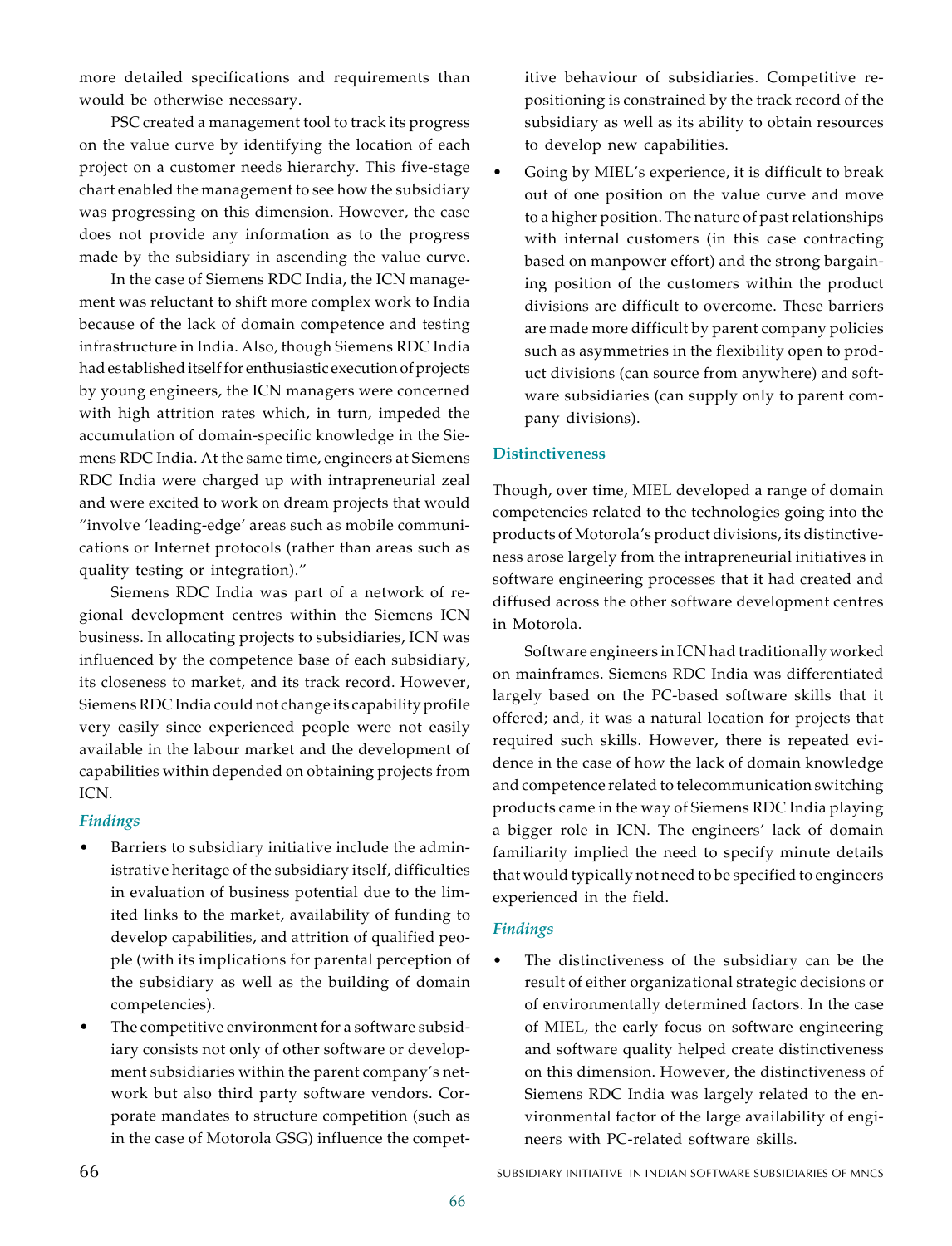## **Organizational Context**

In the case of MIEL, the subsidiary management used organizational restructuring as an important tool to influence the nature of working and the development of intrapreneurial capabilities. For example, to build better customer relationships, one subsidiary manager organized MIEL into three customer-focused software development centres each focusing on a given Motorola product division. Another subsidiary manager subsequently reorganized MIEL into technology domains to increase the depth of technical expertise, reduce duplication, and thereby reduce costs.

At PSC, each division corresponded to one of the global product groups of Philips (consumer electronics, semiconductors, medical systems, etc.). This not only partly reflected the way the Centre had been founded but also represented the way the businesses functioned in the marketplace. The PSC management encourages close working between the divisions and their customers but fought to retain the right to shift people from one project to another within each division and across divisions.

At Siemens RDC India, the subsidiary worked with only one business of Siemens (Siemens ICN) and was closely aligned with it.

Among the three cases, as is evident from the case details presented in earlier sections of this paper, MIEL displays the most subsidiary initiative followed by PSC and then by Siemens RDC India.

# *Finding*

Subsidiary initiative in software subsidiaries that we have studied is the highest and the most sophisticated in subsidiaries that have higher autonomy and lower levels of integration with the parent.

# **DISCUSSION**

The facts of the three cases presented above indicate that some of the assumptions with which we started are not fully correct. Though the three cases indicate that the MNCs were influenced by the cost savings of locating software development activities in India, there were other important drivers such as shortages of people resources in their home countries and the desire to build new paradigms of working far away from the influence of the administrative heritage of the parent. Surprisingly, though, in two of the three cases, there is little evidence

of tight coupling between the software subsidiaries and the parent company/product divisions in the sense that even after setting up the subsidiaries, the parent company/divisions did not appear to have a clear plan on how they would exploit the subsidiaries in terms of getting software projects done on a continuing basis. Instead, subsidiary managers had to press for projects to be allocated to them.

As expected, there is no evidence of the subsidiaries moulding their activities in any way to meet the expectations of the government. As has been reported by other studies on the Indian software industry (such as Arora, *et al*., 2001), the government appears to have played a hands-off role in the development of this industry and hence multinational software subsidiaries were not under any pressure to 'please' the government (cf. RHL case cited above).

Evidence from these three cases suggests a variety in the extent of strategic initiatives taken by the subsidiaries. In the case of MIEL, local intrapreneurial initiative (establishment of software quality standards and processes that did not exist earlier in the company) clearly enabled the survival and growth of the subsidiary and helped it establish itself in the network of the MNC. Later, MIEL sought to change its business model to products and solutions rather than just executing service projects, again an instance of subsidiary initiative. In the case of PSC, proactive risk-taking by subsidiary managers enabled it to create a niche for itself in the network. Siemens RDC India was relatively tightly coupled with the parent and there is no explicit evidence of subsidiary initiative though there is a suggestion of subsidiary aspiration. As summarized in the findings above, subsidiary initiative in the software subsidiaries that we have studied is the highest and the most sophisticated in subsidiaries that have higher autonomy and lower levels of integration with the parent. This conflicts with the finding of Birkinshaw (1997) which suggested that internal market initiatives were associated with high levels of integration and low levels of subsidiary autonomy. Birkinshaw explained this finding by attributing the ability to take on internal market initiatives to the credibility with the parent which was built through frequent communication and close working with the parent (hence low autonomy).

How do we explain the difference in the nature of software subsidiary initiatives compared to the initiatives studied by Birkinshaw? Software subsidiaries are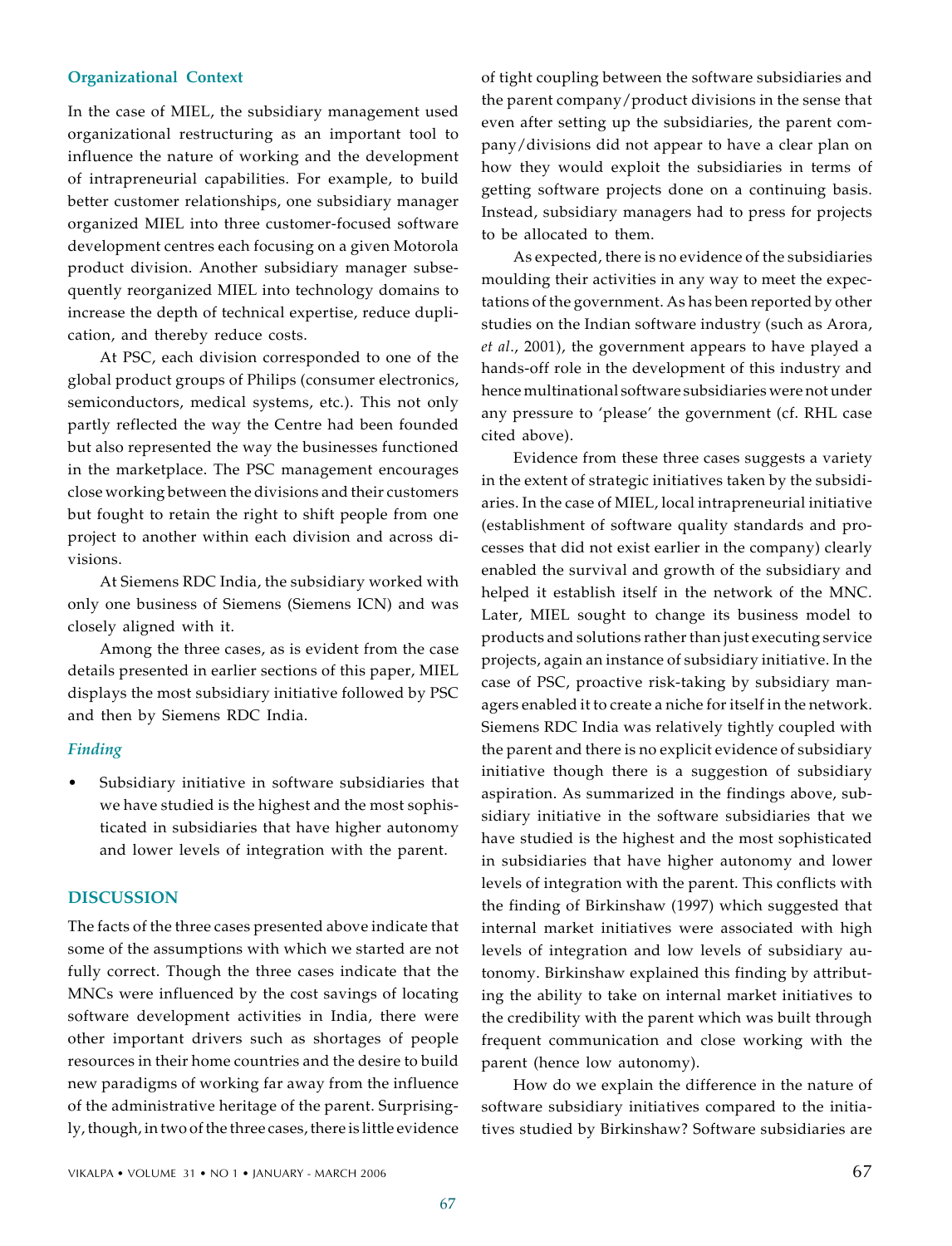quite different from the traditional sales operation or integrated (manufacturing + marketing) subsidiaries of MNCs that have been the subject of earlier studies. To start with, they are focused on a narrow range of tasks. Further, they are staffed exclusively by 'knowledge workers' — highly qualified scientists and engineers, typically with post-graduate degrees, and often with education or experience outside the country. While this profile is no different from the profile of an employee of any technology-intensive activity anywhere, there are differences in the job environment and motivation of employees that impact the management of a software subsidiary. Compared to the parent company's R&D centre, software subsidiaries in India tend to have employees with a lower age profile and less domain expertise. However, the bigger difference is in the career aspirations of employees. While R&D personnel in developed countries tend to be wedded to their domain and think nothing of spending their whole career in a single organization if that allows them to pursue their research interests, in developing countries, software subsidiary personnel seek upward mobility both economically and socially, that is, both in terms of remuneration and position. Since a number of multinationals have entered India in a relatively short span of time, and local companies also offer a number of challenging jobs, competition for manpower is intense and this makes the task of retention of manpower particularly difficult. In particular, manpower retention in technical roles is a challenge as the more ambitious employees move to managerial jobs that carry higher remuneration and allow movement up the corporate ladder. While multinationals are able to attract talent thanks to their brand, reputation, compensation, and the lifestyle that the compensation allows, retention is indeed a challenging task.

These differences are important because they create tension in the relationship between the parent (particularly senior R&D and technology personnel at headquarters) and the subsidiary. Managers in the parent company doubt the domain expertise of subsidiary employees because the latter have spent just a few years in the domain compared to dozens of years spent by the parent company employees. These R&D managers, having spent their whole career in a single domain, stress the importance of experience as, in their understanding, knowledge is cumulative and has a high tacit component. This knowledge is gained as a result of 'learning by doing' and cannot be easily transferred through training. They

are surprised to see engineers in their software subsidiaries making mistakes which a person with domain expertise (such as an R&D engineer in the parent company's R&D centre) would not make. They are even more concerned when a person on whom they have 'invested' leaves the company after a few years and the process of knowledge transfer has to be repeated. The supervisory leadership in the software subsidiary has the task of balancing the expectations of the parent company R&D managers with the aspirations of their software engineers.

To overcome the 'deficiencies' in domain competence, the parent company R&D managers are inclined to divide work into easily executable packages with clear deliverables. These packages are clearly defined and involve implementation of algorithms already developed at the parent company R&D centre, testing of code, simulations, generation of output data, etc. In other words, the tension on account of perceptions of manpower mismatch gets translated into lower level, repeatable work. Since R&D managers in the parent company are in any case concerned by the loss of jobs and the movement of work outside their home country, this provides a convenient reason to oppose transfer of higher value work overseas.

At the same time, the supervisory leadership in the host country is struggling with the problem of retaining talent. The general belief is that in addition to compensation and employee benefits (such as good canteen facilities, a gymnasium, and flexi-time working), the promise of challenging, intellectually-stimulating work is an important motivator for software professionals (Krishna, Ojha and Barrett, 2000). The subsidiary management needs to feel that it is doing cutting edge work for its own morale as well. Besides, nationalist ambitions and a media focus on products developed in the host country (newspapers in India give considerable coverage when multinational subsidiaries located in India develop identifiable products or cutting edge technologies) are drivers of the notion that software subsidiaries need to keep ascending the value ladder. As labour costs increase, the cost advantages of routine work decline and there is the possibility of alternate locations looking more attractive as indicated in the PSC case — this is another motivation to move towards higher value-added work.

Thus, subsidiary initiative by software subsidiaries in India is partly a result of subsidiary managers seeking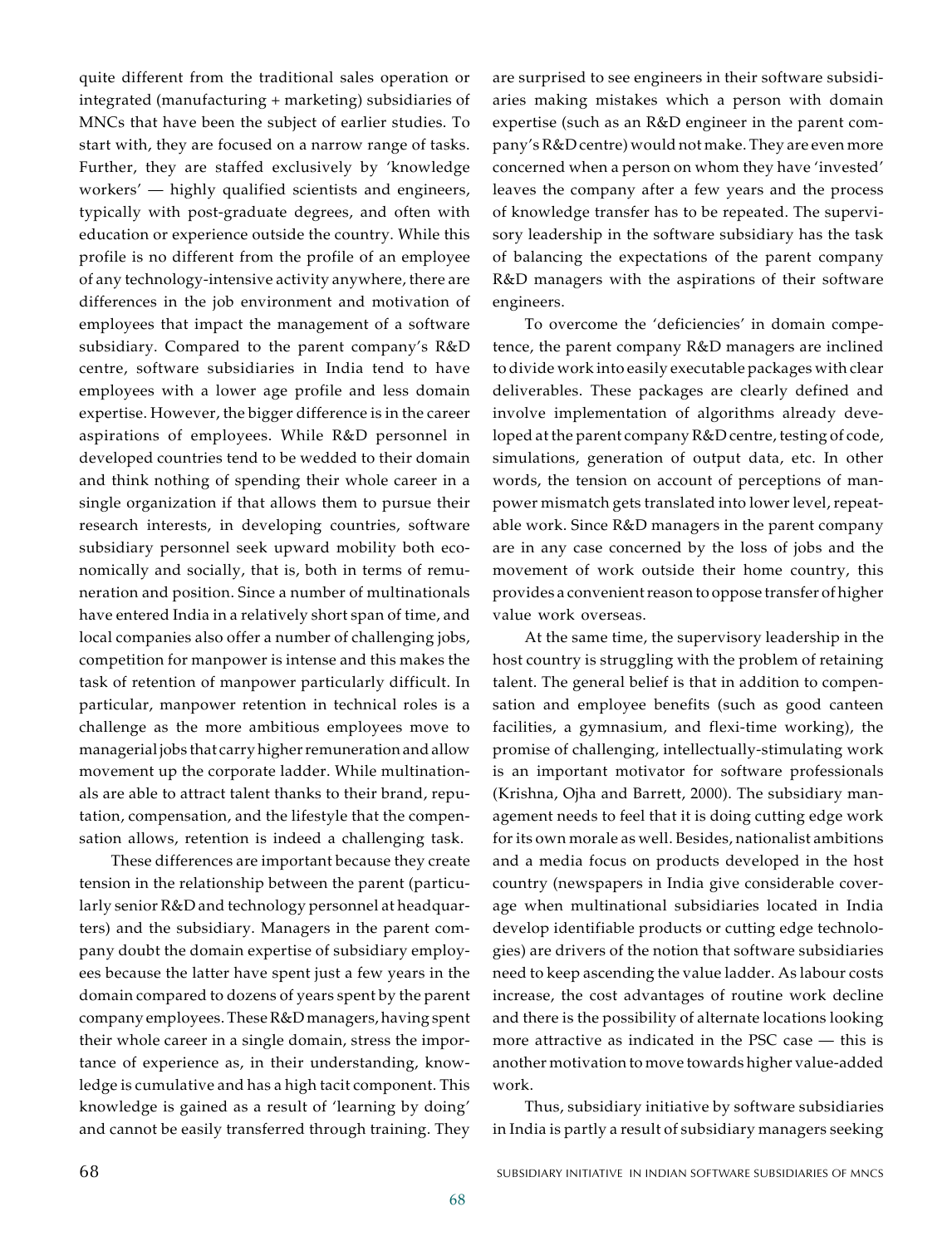to cope with the environment in which they operate the pressure of retaining and motivating talented and ambitious engineers with numerous career options; rising labour costs; achieving their own career aspirations; pressures from the media and wider societal expectations; and seeking to control their own destiny at a time when there is a sense that 'India's time has come.' Perhaps these forces are not as strongly at work in the Canadian subsidiaries that Birkinshaw (1997) studied. An alternate explanation is that given the physical and cultural distance between India and the home country of the typical multinational parent, for an Indian software subsidiary, internal market initiatives take on the magnitude and challenge of the global market initiatives of Canadian subsidiaries which were associated with low integration and high levels of autonomy.

# **EMERGING TRENDS AND THEIR IMPLICATIONS FOR RESEARCH**

Some other trends in the evolution of the relationship between software subsidiaries and their parents are visible. One trend is the high profile shifting of entire product or component development and maintenance responsibilities to Indian subsidiaries (such as in the case of Oracle, Intel, Adobe, Texas Instruments, etc.). In many cases, this is of products that are already mature and, therefore, further product development has to be at a low cost. In a few cases, this is of new products as well. To what extent these shifts are due to parental decisions and to what extent to subsidiary initiative is unclear and merits further investigation.

Anecdotal information based on discussions with the subsidiary manager of another multinational software subsidiary in India suggests that there are both 'pull' and 'push' factors involved. The 'pull' from the Indian software subsidiary is driven by the forces outlined in the previous section. The 'push' comes from business managers in the parent companies who are keen to cut costs to improve competitiveness. These business managers are interested in crafting a new 'business logic-driven relationship' with their software subsidiaries in India that they could never build with highly independent corporate or divisional R&D set-ups in the parent company. The restructuring of large MNCs under shareholder and analyst pressure to improve operational performance provides the opportunity for software subsidiary managers in India and business managers in the parent company to work together resulting in the transfer of product ownership to the Indian subsidiary. Subsidiary managers have the challenge of identifying and seizing such opportunities.

In another development, as the trend towards global outsourcing gathers momentum, many multinational parents are willing to consider new organizational arrangements. Outsourcing of R&D and software to third parties is increasingly common as many companies see their core strength in their brand, understanding of the market, and distribution rather than in R&D or technology. With product proliferation becoming more commonplace and the need to launch large number of products in compressed time-frames, companies seek innovative, risk-sharing relationships with third party product developers. For example, in the telecom domain, the South Korean giant, Samsung, is willing to put in the market handsets developed by third parties under its own brand name on a revenue-sharing basis, but with the risk of failure borne primarily by the developer of the handsets.

In this environment, wholly-owned subsidiaries are placed under scrutiny particularly over their costs. Thirdparty R&D service and software vendors eager to expand their business are knocking at the doors of multinationals offering attractive rates and quality manpower. Even mature software and R&D subsidiaries are feeling vulnerable under this pressure. At the same time, driven by national pride and a desire for challenging work, they are seeking greater ownership over their work and a greater say in controlling their own destiny.

For the more entrepreneurial subsidiary, one possible approach is to redefine the subsidiary-parent relationship (Figure 1). Conceptually, this is analogous to the changing nature of the employment contract proposed by Ghoshal and Bartlett (1997). While the traditional employment contract consisted of an employer offering life-time employment in return for the employee offering loyalty in executing the company's strategy faithfully, the new employment contract consists of employees being responsible for their own competitiveness and learning with the role of the top management being to support employees' entrepreneurial initiatives. This transition is described by Ghoshal and Bartlett (1997) as moving from 'loyalty for job security' to 'competitiveness for growth opportunities.'

Translated into the subsidiary-parent relationship, the traditional model can be called 'loyalty for security in the MNC network.' Under this model, the subsidiary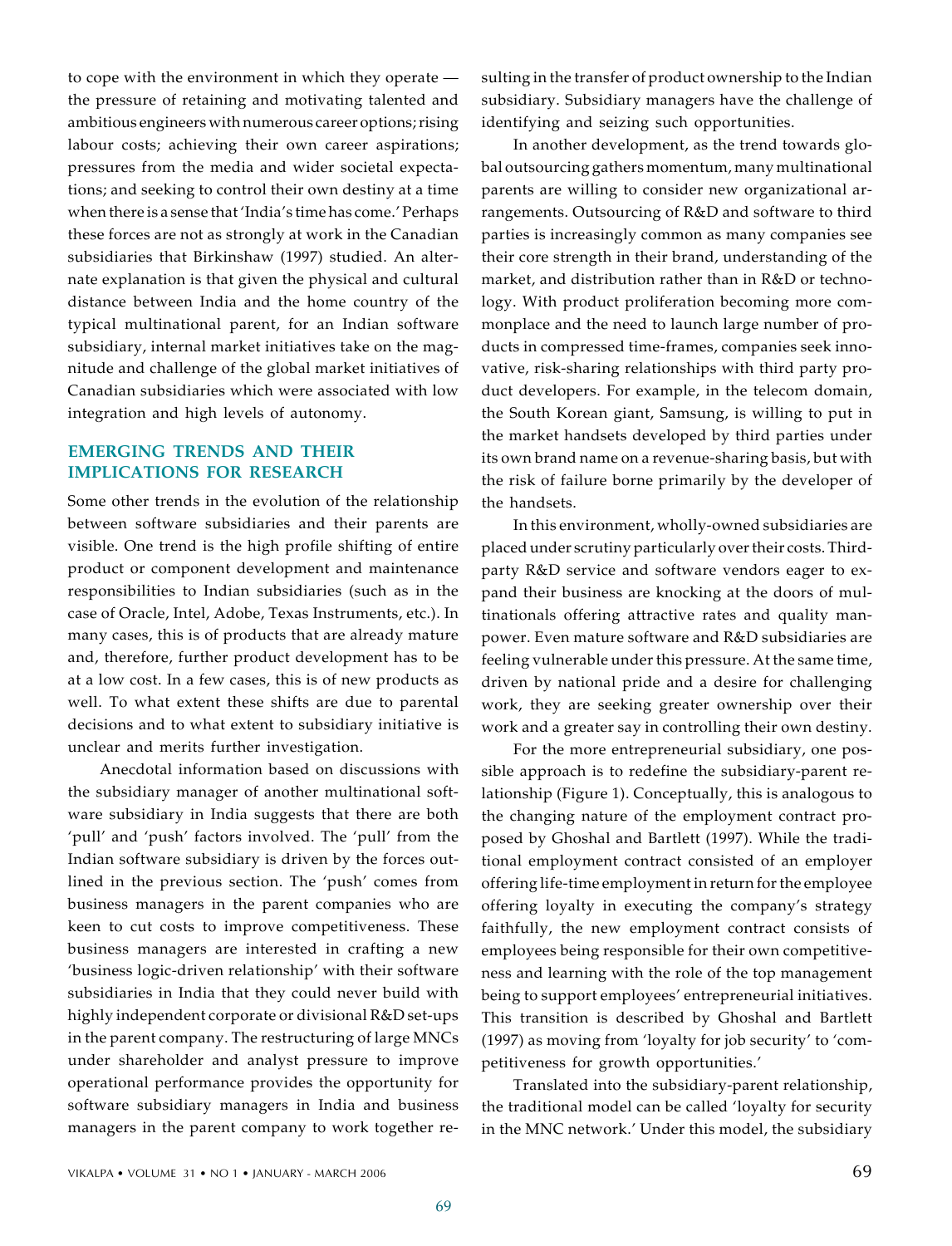

#### **Figure 1: The Changing Subsidiary-Parent Relationship**

implements the parent's strategy faithfully and, in return, the parent ensures the subsidiary's continued existence. The new model is 'competitiveness for growth opportunities' where the empowered subsidiary is responsible for its own competitiveness and learning and the parent supports the subsidiary's entrepreneurial initiatives.

What does this mean in practice? Consider the case of HSS. Started in India as a subsidiary of communications multinational, Hughes, it focused on projects for its parent to start with and developed a reputation as one of the few multinational subsidiaries specializing in high-end telecom software product development in India. Over time, HSS started taking on third-party projects and its parent company diluted its stake through a successful initial public offering. HSS continued to sharpen its skill profile and combined with the quality of intrapreneurial initiative of the subsidiary management (CEO Arun Kumar, originally from Hughes, has led the company through its varied transitions) attracted the attention of high-tech manufacturing giant Flextronics that has purchased the controlling stake in the company and renamed it as Flextronics Software Systems. The Flextronics decision is an evidence of the competitiveness of HSS; clearly, it would not have reached this stage had it not been allowed to evolve on its own entrepreneurial path.

The case of another successful software product

company in India, I-flex Solutions, is similar. Starting as a Citicorp subsidiary, it developed a successful banking product for Citibank. To enable it to access a wider customer base, Citicorp transferred its holding to a venture arm and floated a part of the equity through an IPO. Recently, the venture arm's holding was sold to the software giant, Oracle. This is expected to remove any misgivings that other banks have about I-flex Solutions' Citicorp connections. Yet, it will continue to service Citibank operations in different countries where its products are installed.

Common across the HSS and I-flex Solutions cases are the subsidiaries' entrepreneurial initiatives and the willingness of the parent companies to provide the space for these initiatives to flower. The sweetener in both the cases was presumably the ability of the parent companies to monetize (at handsome multiples!) the value created by the subsidiaries. In the long run, both the parent companies and the subsidiaries appear to have benefited.

In an era of heightened competition, unanticipated competitors, and rapid changes in technology, only agile organizations will be robust and long lasting (Light, 2005). To achieve this agility, MNCs will have to be flexible in form, adopt structures such as the networked organization, and encourage entrepreneurship in subsidiaries that may be distant from the parent in geography, culture, and capability profile.  $\vee$